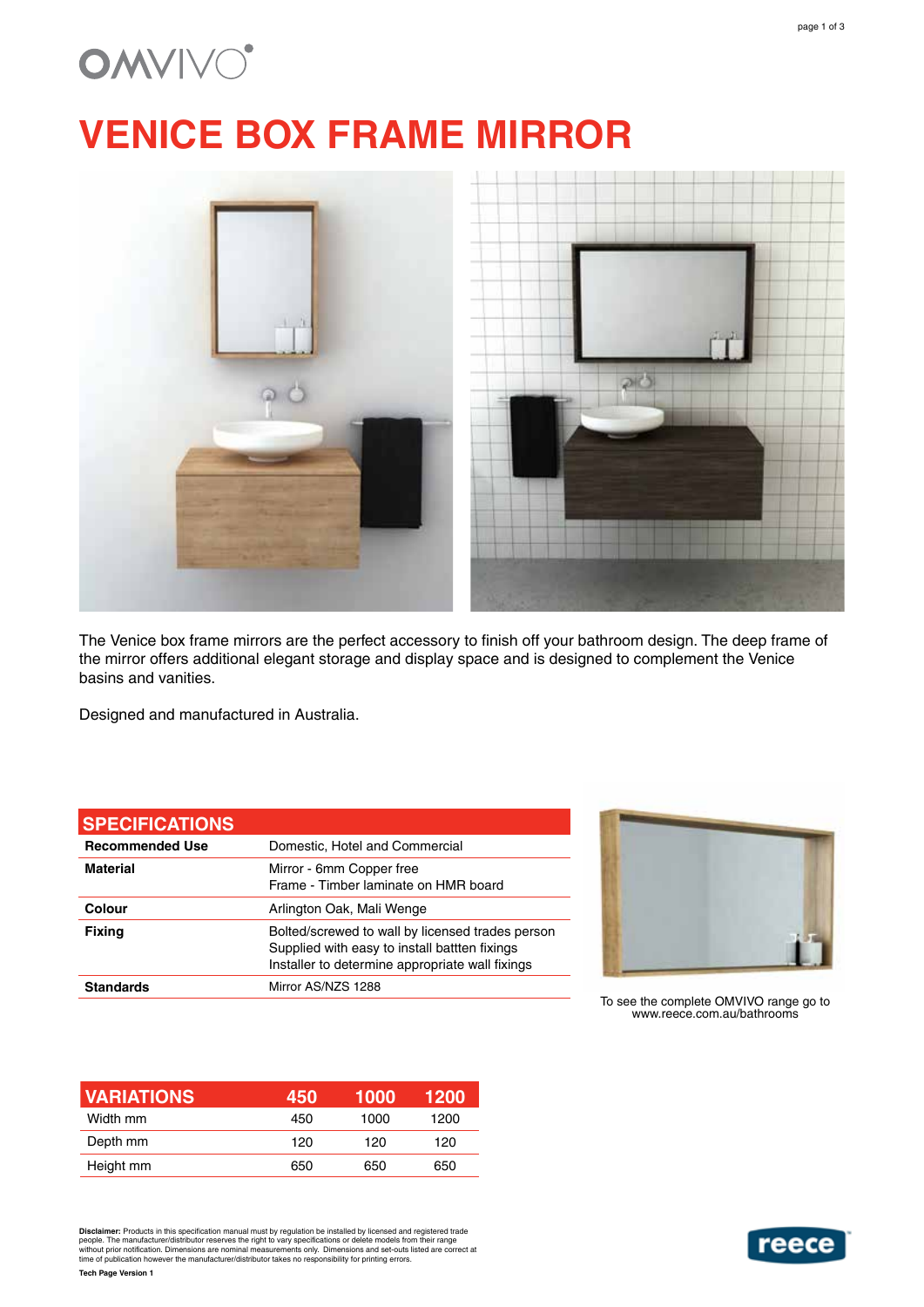

### **VENICE BOX FRAME MIRROR**

#### **BOX FRAME MIRROR OPTIONS**





Arlington oak Mali wenge



### **1000 Box Frame Mirror**



#### **1200 Box Frame Mirror**



#### **CLEANING RECOMMENDATIONS**

Your furniture should be cleaned with a mild, non-acidic, non-abrasive detergent and soft cloth. Finish by cleaning off detergents with a soft slightly damp cloth and towel dry. Always clean spills and water immediately. It is important that the cleaning instructions for your solid surface basin are not carried out on the vanity as this will scratch the finish.

Damage caused by any improper treatment is not covered by the product warranty – refer to Warranty Conditions.